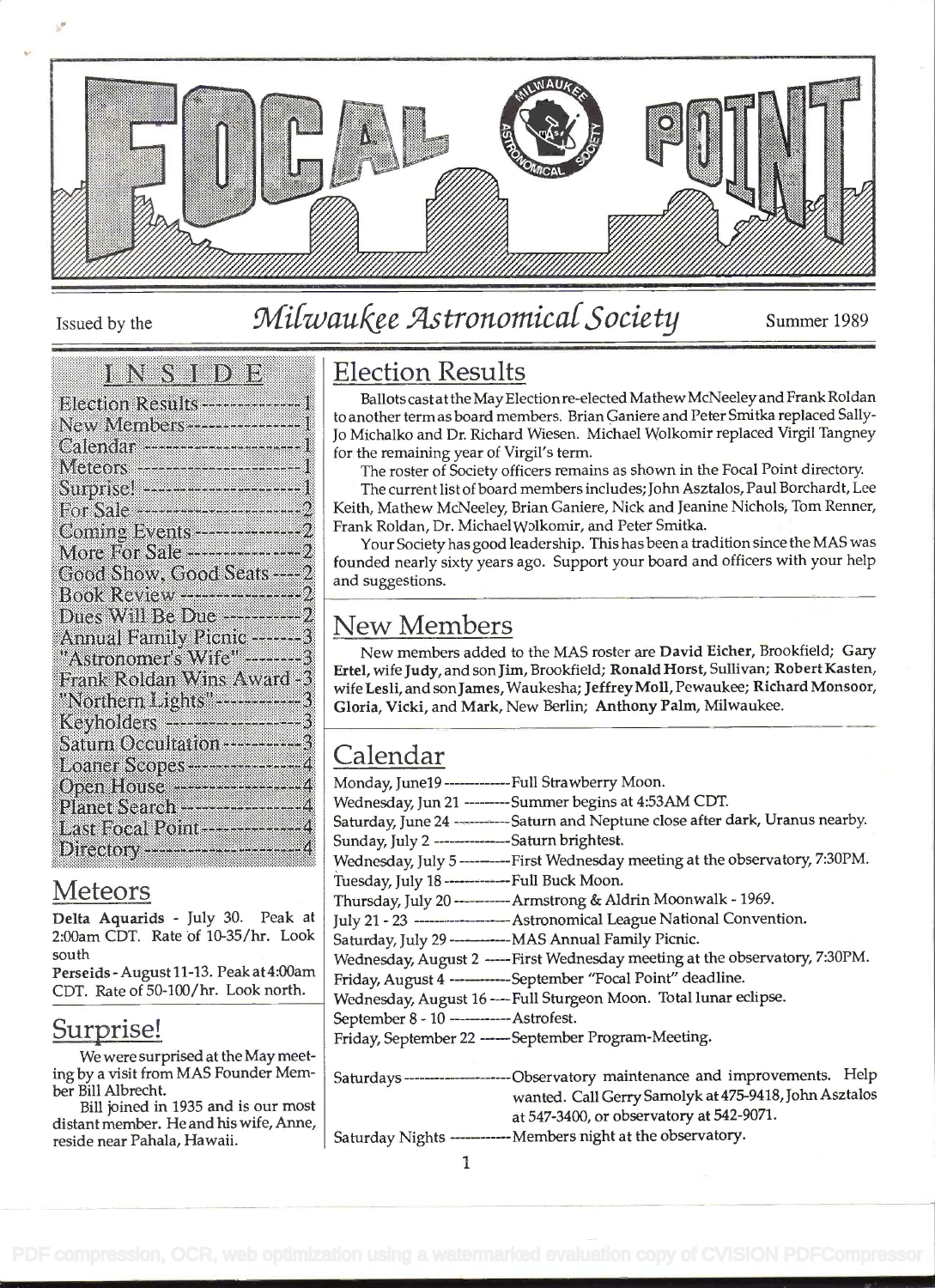### For Sale

MAS Garments. Sweatshirts (royal blue with large white MAS logo) \$10.00. Golf shirts (white with small MAS logo) \$9.00. T-shirts (royal blue or white with large or small MAS logo) \$6.50. All garments are 50/50 blend. Sizes S-M-L-XL. All prices include Wisconsin state tax. Add \$2.00for shippingor pick them up at an MAS meeting or at Tom Gill's (Chest Works) home at 1391 N. 72nd Street, Wauwatosa, 53213 (476 6986). Call before home pick-up.

### More For Sale

Meade DS-10 10" f4.5 reflecting telescope. Excellent condition. Included is a 2" deluxe focuser with 1.25" adapter, 8x50 finder, tracking motor, new 2.6 secondarymirror, and pedestal. Mirror has two tiny chips at edge, painted flat black with no effect on performance. Asking \$250 plus shipping for entire unit.

Please contact Jeff Stephen, 1329 Mt. Zion, Janesville, Wisconsin 53545 (608- 752-2991).

### Good Show - Good Seats!

A total eclipse of the moon will occur on the evening of Wednesday,  $\begin{array}{c|c} \textbf{A} \textbf{MANUA} \\ \textbf{A} \textbf{nonst} \textbf{16} & \textbf{Totality begins at } 9:20 \text{pm} \end{array}$  Written by: August 16. Totality begins at 9:20pm Written by:<br>CDT and ends at 10:56pm CDT. It will Published by: CDT and ends at 10:56pm CDT. It will Published by<br>be the longest total lunar eclipse since Donated by: be the longest total lunar eclipse since 1982. Its color may range from reddishbrown to black depending on Earth's atmosphere.

### Dues Will Be Due!

Dues will be due by September 1, the start of the 1989-1990 MAS fiscal year. Treasurer Dan Koehler will be happy to accept payment now. Payment is required by September 30 to remain a member in good standing.

MEMBERSHIP RATES:

\$40.00 - Regular members (age 16 and over).

\$40.00 - "Family Plan" members plus \$1 .00 for each additional family member.

\$25.00 - Juniors (under 16 years as of September 1 of the current year). \$30.00 - Non-Residents.

 $48$ 

### Coming Events

ASTRONOMICAL LEAGUE NATIONAL CONVENTION on July 21,22,23 at Cheney, Washington (20 miles southwest of Spokane). For more information call or write;

> Gene Dietzen P.O. Box 8114 Spokane, Washington 99203 Phone (509) 928-2313 . ...... s.. s. .. s... s.

ASTROFEST. September 8, 9, 10. Sponsored by the Chicago Astronomical Society at Camp Shaw-Waw-Nas-See, 60 miles south of Chicago. Those who prefer to eat their meals with the Milwaukee group rather than purchase meal tickets should call Frank Roldan (423-0210) or Jim Toeller (352-7144). For more Astrofest info write:

> **Astrofest** P.O. Box 596C Kinney Park, Illinois 60477

GREENBUSH CAMPOUT. Greenbush campers may again join Star Party campout at Greenbush Kettle Moraine campsite #6. When? Friday through Sunday, August 4-6. The moon will be a waxing crescent, so enjoy a dark, hopefully clear, sky and see some stars. Bring your tent, telescope, warm clothes, and firewood. Please call a week ahead of time if you are going. Campers must pay \$3.50 plus \$2.00/day/person. For more Greenbush Campout info call:

> John Asztalos 774-5418

#### Book Review by Ned Guvette

A MANUAL OF ADVANCED CELESTIAL PHOTOGRAPHY Brad D. Wallis and Robert W. Provin **Cambridge University Press** Ned Guyette

Brad Wallis and Robert Provin have established a benchmark for astrophotographers with the publication of "A MANUAL OF ADVANCED CELESTIAL PHOTOGRAPHY." This handsomely produced volume provides the reader with a well organized, thorough treatment on all aspectsof astrophotography.

We are first presented with a brief history of the subject together with a sample of some stunning historic images taken as early as 1883. The text then evolves into a discussion on the mechanics of astrophotography - optical systems, mountings, polar alignment, guiding, focusing and other related topics.

We are next treated to a complete and somewhat echnical discussion of sensitometry. Both black & white, and color emulsions are reviewed, as well as their applications to celestial photography. The authors describe both elementary and advanced darkroom methods as well as various methods in current use to boost sensitivity of films - gas hypersensitizing, cold cameras, pre-exposure and others. There are sample images to illustrate different emulsions as well as the various printing techniques described in the text.

The reader is then provided with a general discussion of narrow and wide field deep sky photography, as well a lunar and planetary photography.

The book finishes with a selection of astrophotos by well known astrophotographers and a discussion of their methods.

Contrary to the title, there is a great dealofinformation to benefit the novice and intermediate astrophotographer.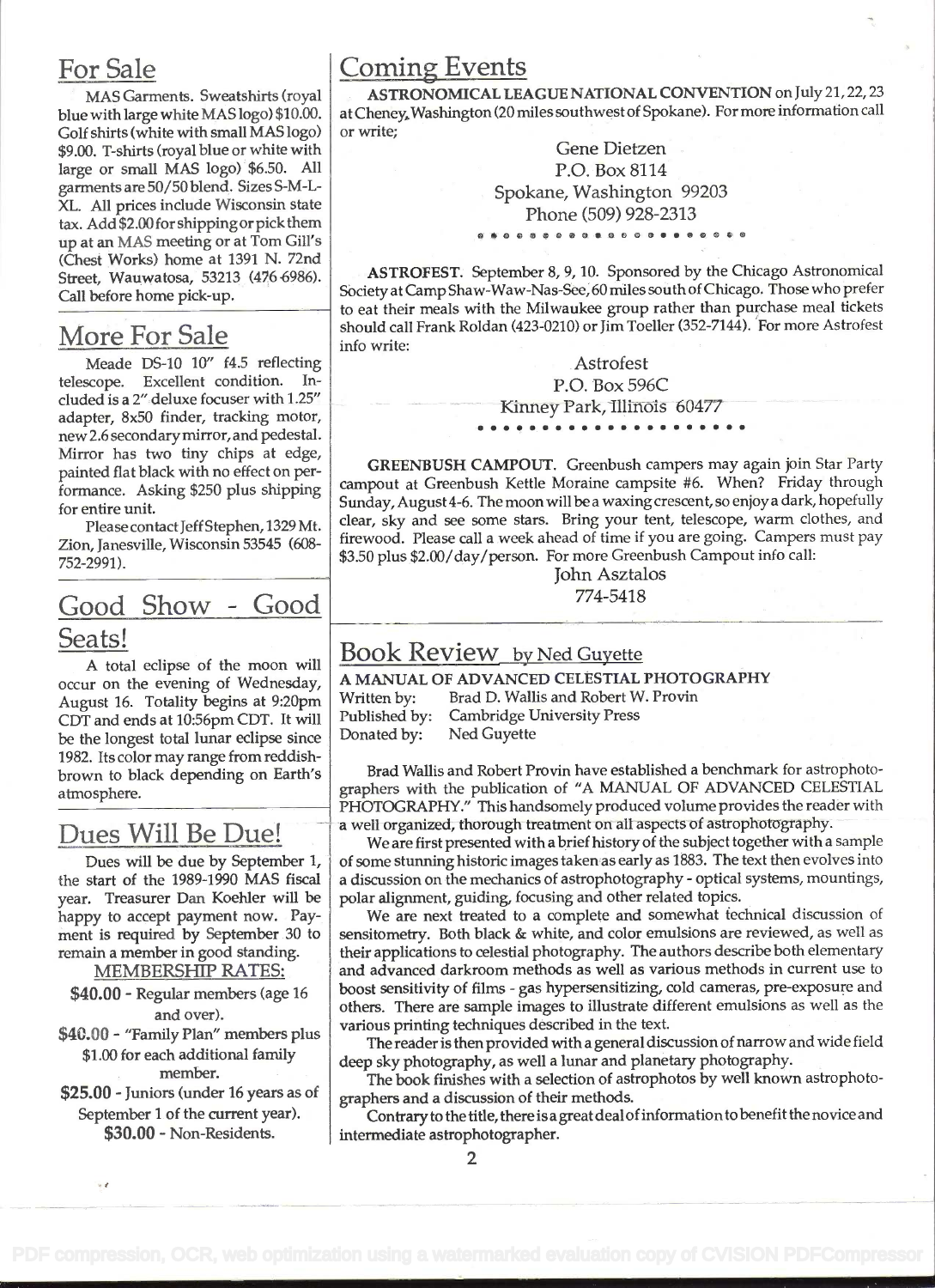#### Annual Family Picnic An Amateur Astronomer's Wife

MAS members and their families are invited to enjoy the Annual Family Picnic on Saturday, July 29. at the observatory. Come out at 2:00pm and stay until "?" . The Society will furnish ice cold beer and soda to wash down the goodies the members will bring or cook on their grills. And if you bring equipment, we can play volley ball, bocci, or whatever, If you have something astronomical to sell or swap, bring it along. And bring your 'scope or use Society instruments. The moon will be past last quarter and you may spot some Delta Aquarid meteors if you look south. Or just relax in the country air and don't do anything. There will be no rain! Here's a good chance for newer members to meet and get better acquainted with one another and your MAS facilities.

At present there is no chairperson. Call Dan Koehler at 662- 2987 for more details.

#### Northern Lights

"Northern Lights", the North Central Region quarterly newsletter will soon publish its July edition.

Editor Ray Wendt can use your unusual newsy astronomical items, event account, book reports, or items not found in the usual astronomy publications. Send them to:

> Ray Wendt 4834 N. 70th Street Milwaukee, WI 53218

"Northern Lights" is sent free to M S members. Subscriptions are \$2.50 per year for four quarterly issues.

### Keyholders

|    | June 24 John Pfannerstill  475-6494 | ob  |
|----|-------------------------------------|-----|
|    | July 1 Frank Roldan  423-0210       | or  |
| 8  | Terry Ross 784-2093                 | tel |
| 15 | Gerry Samolyk 475-9418              | 25  |
| 25 | Tom Schmidtkunz  784-0253           | ho  |
| 29 | Peter Smitka 785-0926               |     |
|    | Aug. 5 Virgil Tangney 327-7976      |     |
|    | 12 Jim Toeller 352-7144             | Sa  |
| 19 | Richard Wiesen 781-4757             | m   |
| 26 | John Asztalos  547-3400             | th  |
|    | Sept. 2 Paul Borchardt 781-0169     |     |

I wake up with a start in the dead of the night, <sup>I</sup>know something is wrong, and I turn on the light, The place on the pillow beside me is bare, My husband is missing, he's gone. Who knows where? Perhaps he's recounting his variable stars, Or seeing invisible markings on Mars. The the moon is high up, and the Earth's lights are dim, Is he perched upon Plato's precipitous rim? Oh, what is this thing that's come into our life? There once was a time when my husband was mine, Now he's way out in space where the galaxies shine, And he spends all his time with his old telescope, While I lie here alone, and I shiver and mope. By dawn he'll be back; as he grabs a few winks He'll be dreaming of Venus, and Lepus and Lynx. And when he's awakened by coffee's sharp smell, His eyelids will droop; he'll be grouchy as well. Oh, pity poor me, an astronomer's wife.

> by Mrs. Hedi E. Lattey

### Frank Roldan Wins Region Award

The North Central Region of the Astronomical League, chaired by Dan Koehler, presented a

Region Award' certificate to MAS member Frank Roldan. The engraved plaque was presented at a special ceremony at the banquet concluding the 1989 NCRAL Convention at Rockford, Illinois.

Ever since Frank joined the Milwaukee Astronomical Society in 1975, he has given much time and effort to the advancement of our Society and astronomy in general. He has unreluctantly served as president and vice president, served many terms as a board member, worked on the 26" telescope since its inception, and has chaired many Open House programs. Frank also served several terms as Astronomical League Chairman and is a charter member of the Wehr Astronomical Society. He also coordinates the standard occultation program at the observatory.

During a standing ovation at the May meeting, Frank proudly showed his hard-earned Special Award plaque. And he accepted another three-year term as an MAS board member. And he'll take charge of the Open House program again this year.

#### Saturn Occultation

At a little before 12:30AM on the morning of July 3, Saturn will begin to occult the 5.8 magnitude star, 28 Sagittarii. There is going to be a coordinated viewing of the event by MAS. If you wish to participate in this viewing, be at the MAS observatory by 11:00PM on July 2. This will allow for setting up scopes and organizing the observers. If you have them, you should bring a tape recorder, telescope (preferably an f/10 equatorial mount),and high-power eyepieces (~200-250X). You should also bring something to keep you comfortable (sweater, jacket, hot coffee) as the event will last about 4 hours from beginning to end.

The planetary occultation of a star of this magnitude is rare. The last visible Saturn occultation in the U.S. occurred in 1984. This occultation will give MAS members an opportunity to contribute valuable information on this rare event to the astronomical community.

For more information, please contact Dan Koehier (662-2987).